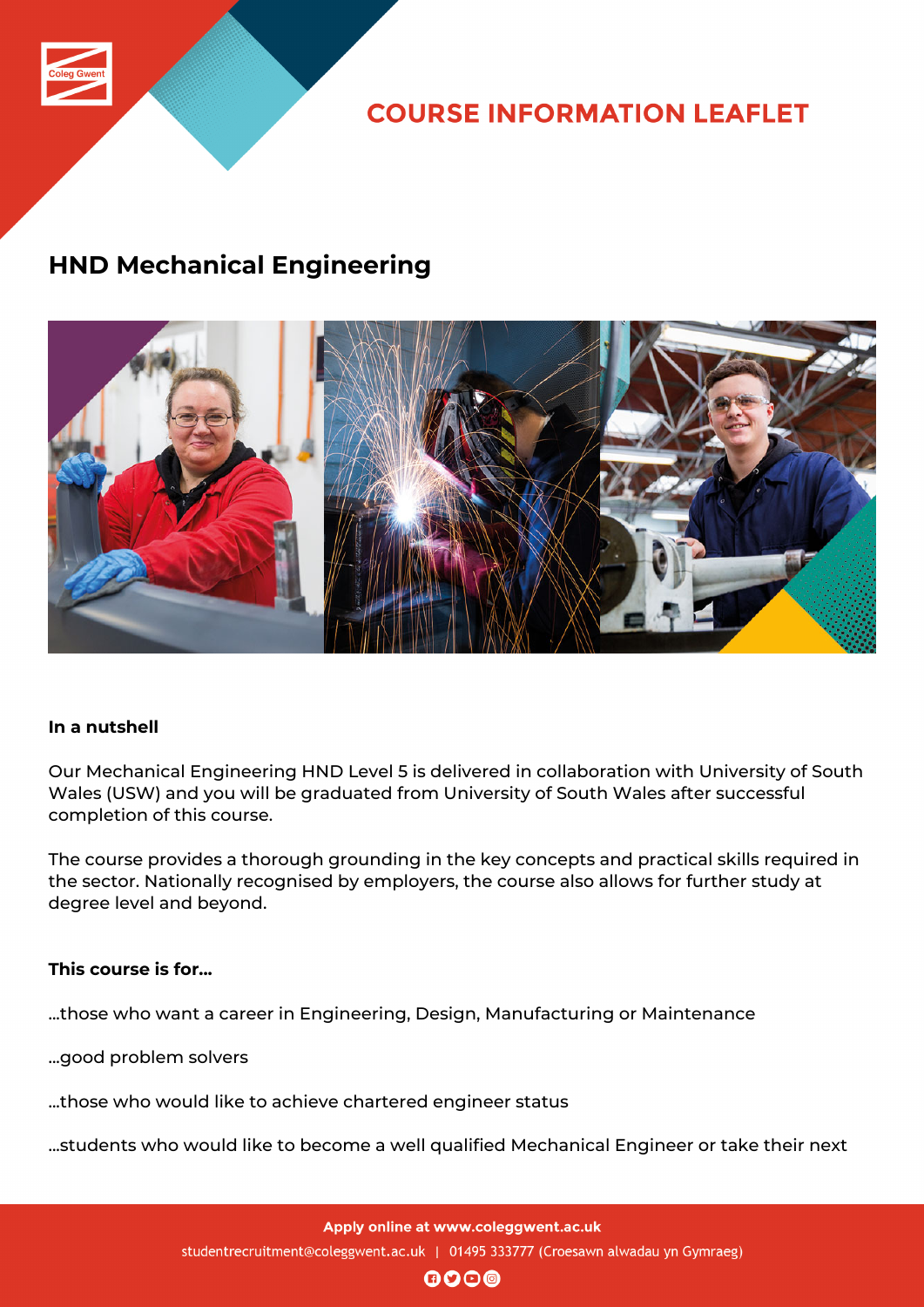

## **COURSE INFORMATION LEAFLET**

step in this industry

...those looking to further their skills and expertise in Mechanical Engineering

#### **Course content**

As this course is delivered in collaboraion with USW, you will have access to all university facilities such as libraries, gyms, etc and you will be taught according to USW standards by lectures who have PhDs or Masters in the subjects; However, you will pay much less and you can stay close to where you live or work.

Our Mechanical Engineering HND Level 5 was designed in consultation with industry; is intended to link to local industry as much as possible, both in its content and in the mode of attendance (one day per week).

Its aim is to produce a highly qualified and knowledgeable engineer who can meet the requirements of industry. This is a specialist vocational programme with a strong work related emphasis.

There is a mixture of theory and practical sessions on this course. You will study units including:

Year 1

Thermofluids 2 Sustainable Engineering Design Fundamentals of Business Engineering and Management

Year 2

Instrumentation and Control Systems Mechanical Science 2 Production Processes

## **Entry Requirements**

We consider each applicant on an individual basis and you can receive an offer based on qualifications and personal profile however, you would usually need at least one of the following: